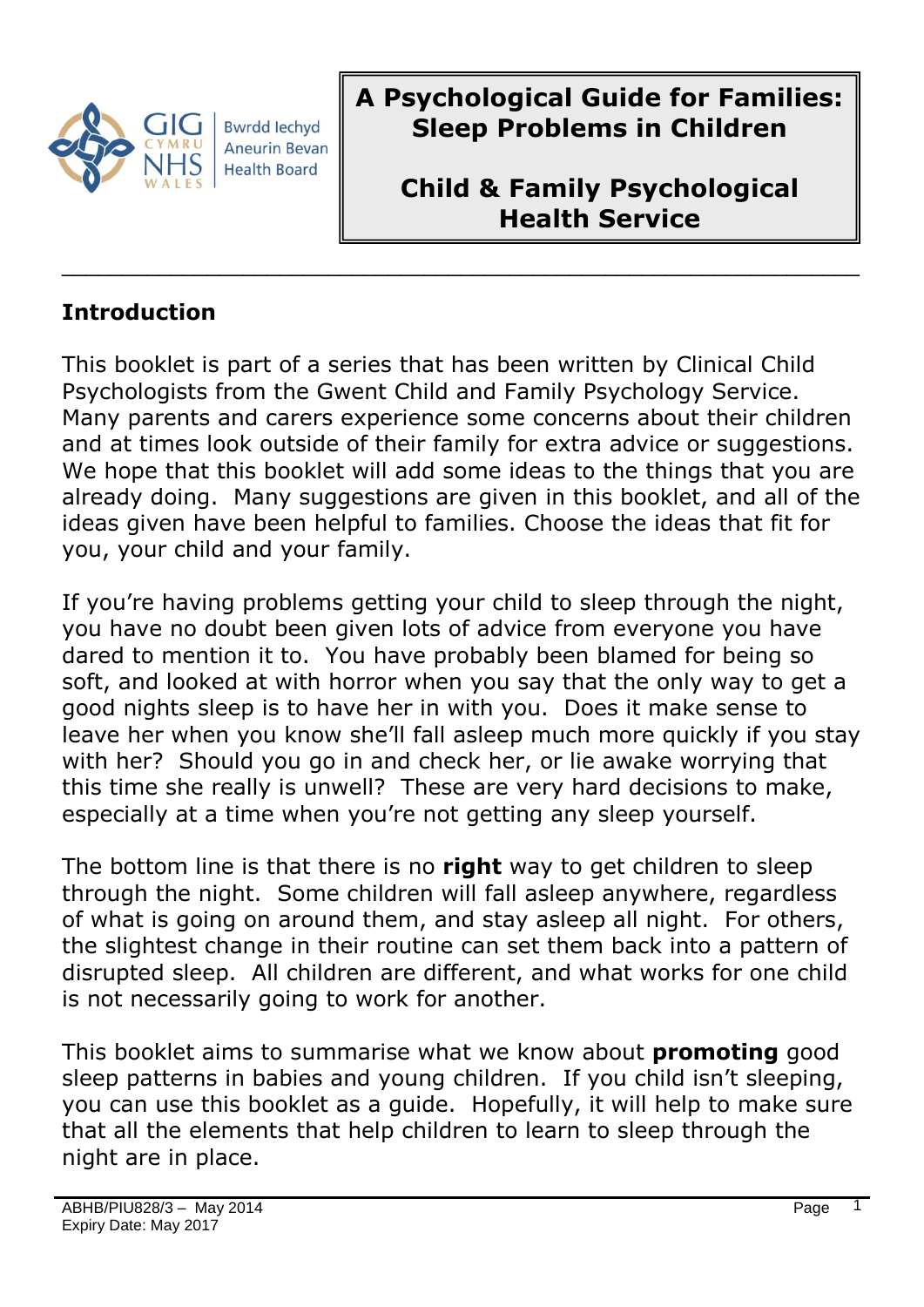### **Assessing the Problem – What is not working**

The first step is to identify what the problem is. It is important to **assess** very carefully exactly what is going on. Keep a diary for at least a week, and record what happens over 24 hours of each day. There is a sample diary in the back of the booklet. Some children will play up at bedtime, others may be having frequent day time naps. Think carefully about what your child may be gaining from his behaviour. For example, does he end up getting a later bedtime? More T.V.? more attention from you? (even if it is only shouting!) food? Drink? A cuddle and some comfort from the dark? See if there are patterns to the sleeping and look at how it fits with your family life e.g. when he has a nap in the day you can catch up on jobs. Is the pattern helpful to you or is it time for a change? If you would like a change what would you like it to be like?

It is also important to check that there is not a physical reason contributing to your child's poor sleep pattern. If it is a recent problem, is there something going on at home or at school that may be worrying your child? Is he insecure? Is he being bullied? Has there been a bereavement in the family? There are all sorts of reasons why children may suddenly develop a sleep problem. If you are concerned then it is important that you seek further advice. If your child is afraid of the dark, you may need to help him to learn strategies for coping with this fear by himself before you make any major changes. For example, teach your child to take comfort from a teddy whenever he is afraid.

It is important to consider whether or not the problem has any hidden benefits for parents. This may seem ridiculous, but it is worth giving it some thought. One dad found that he missed the time he spent with his son in the nightly battles before bed. He got around this by having 'a special time' with him straight after work. Another mum wondered if it made her feel important that her daughter would only go to sleep if she was there with her. The child had been very poorly as a baby, and the mum had felt helpless when the nurses took over in the hospital. Now there was something only she could do for her daughter.

# **Settling and Night Waking**

Generally, there are two main types of sleep problem – settling, and night waking. Children usually have a problem with one or the other, and sometimes both.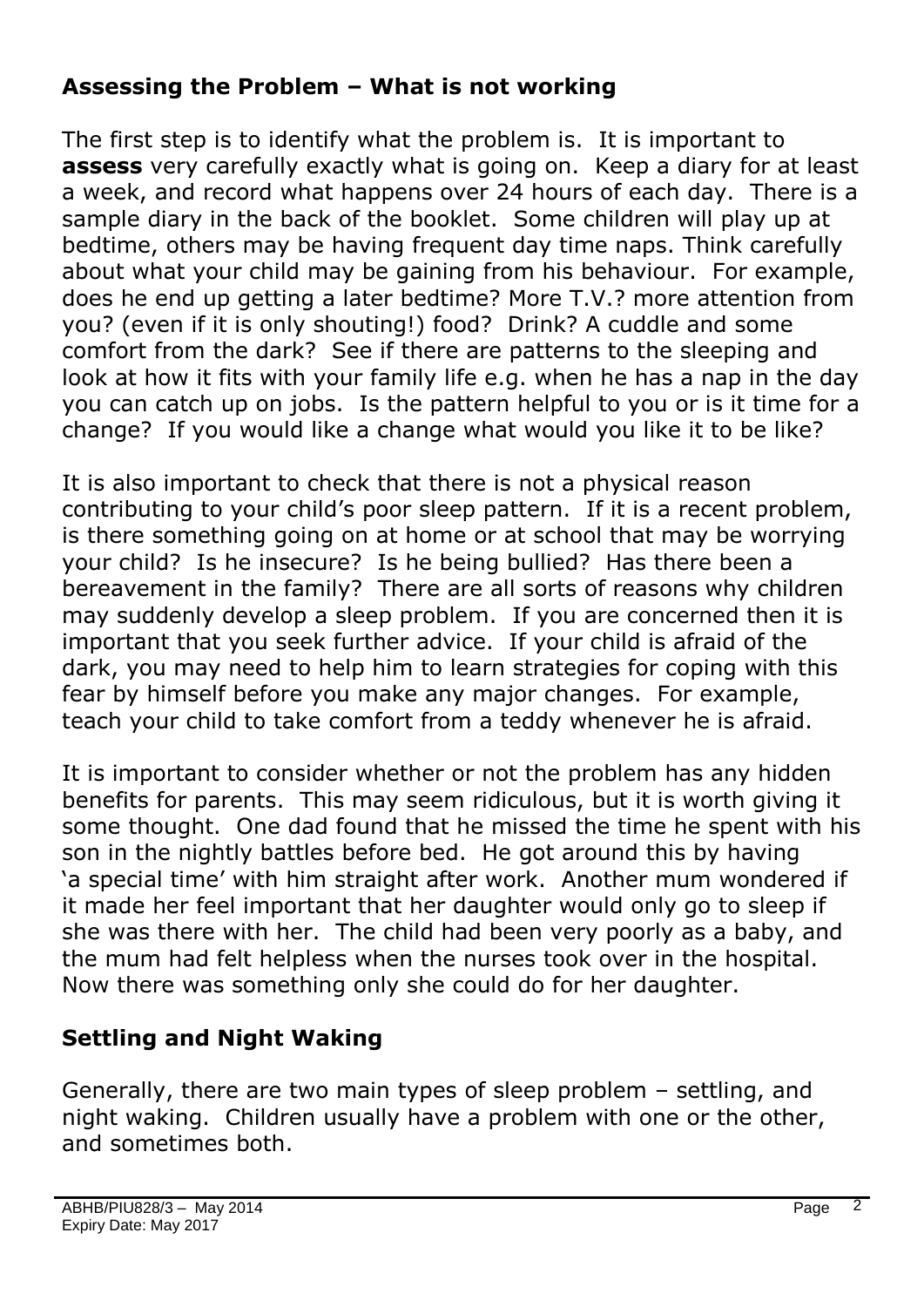# **Settling**

This about how children learn to fall asleep. Part of this is determined by their body clock, and part of this depends on what is happening in their daily routine. The daily routine is the bit you can change. For instance, some children learn to fall asleep on the sofa in front of the TV. They then get carried up to bed. This is not a problem if they don't wake in the night. But if they do wake up, they will find it difficult to get back to sleep. They do not have the **signals** that **they** associate with falling asleep.

Night time routines are full of **signals** associated with going to bed and falling asleep. As adults, we take these **signals** for granted – turning off the TV, undressing, brushing our teeth, reading in bed. These **signals** or **habits** help us to wind down and switch off. Have you noticed how much harder it is to fall asleep in a new place or straight after a hectic night out? These signals are especially important for children.

Work out the sleep signals

#### **Night waking**

There is a natural rhythm to our sleep. We actually go through a cycle of deep sleep followed by light sleep every two to four hours. Most of us have learnt not to wake during the light sleep, because we know that there is nothing much of interest going on. Children often do wake up, and may want food and drink, or comfort. Sometimes letting the child have what they want is the easiest way for everyone to get some sleep. But beware! It can help the child to learn habits that are very hard to break! Food, drink and warmth are big rewards, and provide good incentives for waking up rather than staying asleep.

• Help find ways for them to learn to stay asleep

#### **Where to Start**

Now you have a good idea what the problem is – but where do you start to make changes?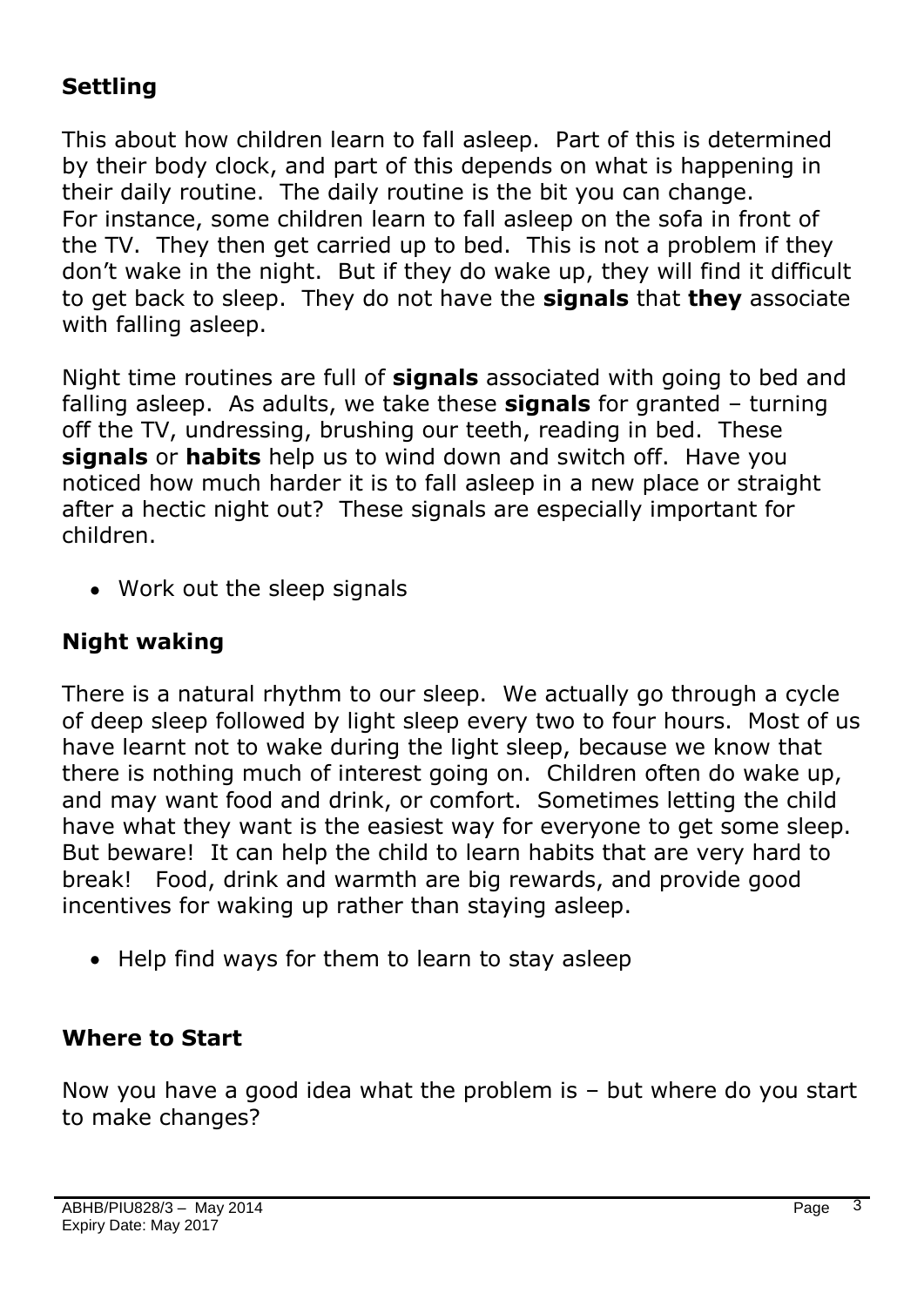The important thing is to **think first!** It does not make sense to try something different each night, and so you need to devise a plan that you know you can stick to. You and your partner need to work together – so that your child gets a consistent message. If you are on your own, it can be hard work, but at least you can guarantee consistency.

You can be sure that any changes you make will not go down well with your child, and she will protest very strongly. If she is used to coming into your bed, she will be most upset when she does not get her own way. She will try even harder than usual to get things back to how they were. Indeed, the situation will probably get worse before it gets better -–and you may have to cope with even less sleep for a little while. The important thing is not to give in – that will only teach the child that if she persists, she will eventually get what she wants. And look after yourself – do not make major changes at a time when there are other stresses going on, and your resistance is likely to be low.

- Think about the changes
- Find people and things to support the changes
- Find a good time to change things
- Begin the plan and stick to it even when it starts to get worse

# **Establishing a Routine**

All children need routines – it makes the world around them seem predictable, and can help them to feel safe. For children with a poor sleep pattern, getting ready for bed has often become disconnected from actually going to bed. The child needs to learn a set routine of getting ready for bed and falling asleep. It should be relatively brief – say up to half an hour. A regular sequence of, for example, bath, pyjamas, drink, story, song and cuddles enables the child to calm down before falling asleep. These activities will eventually become the **signals** to falling asleep.

• Build in sleep signals

Arrange for it to be quiet time before bedtime so your child is not overstimulated. An excited, keyed-up child not only finds it hard to get to sleep, but also is more likely to wake during the night.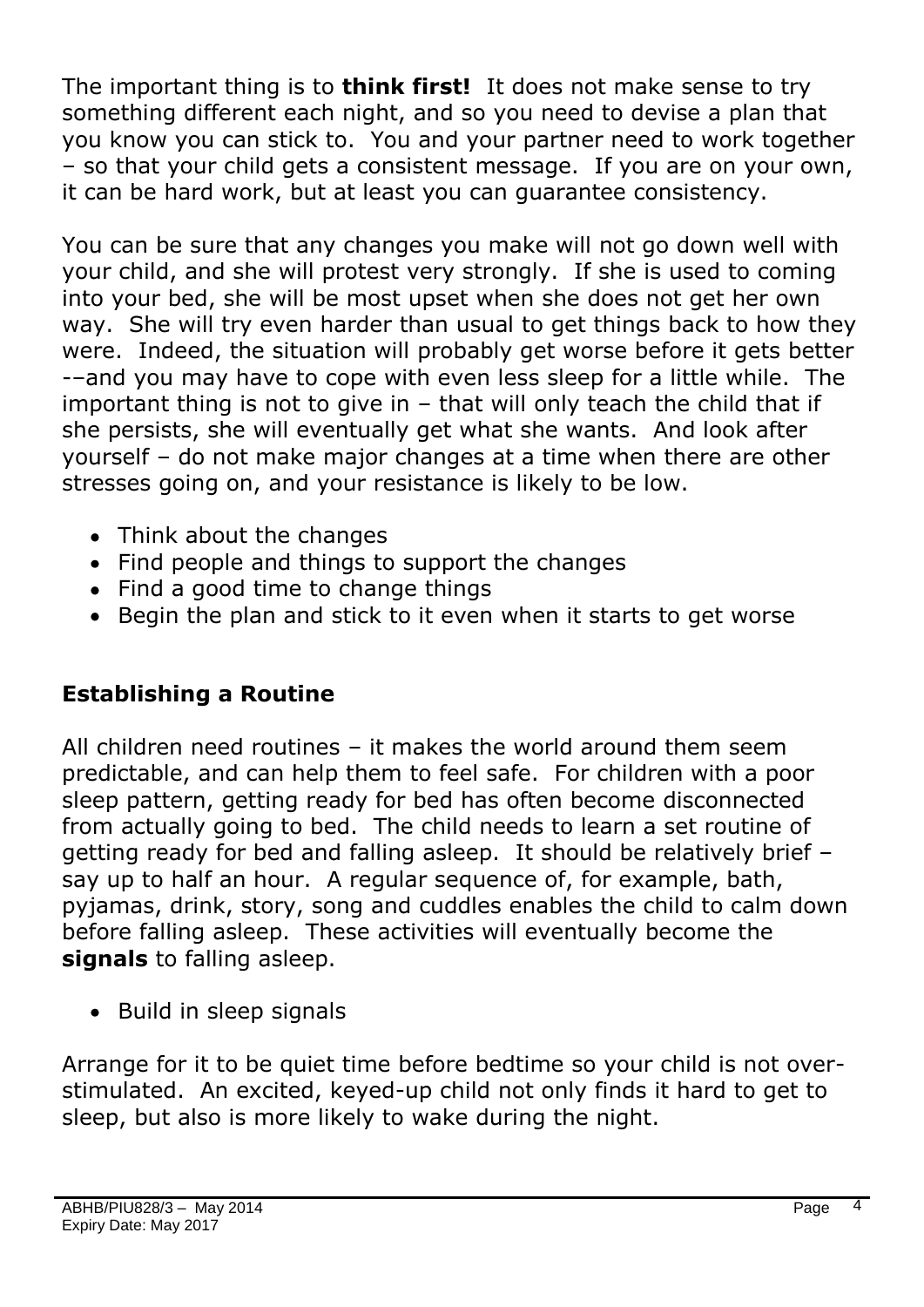Dads coming home from work in the middle of the bed-time routine may need strict instructions – **no rough and tumble!** Young children rarely have the ability to calm themselves down – and so may need close supervision. It is amazing how exciting that jig saw puzzle you left them playing with can become when it's used as ammunition against a brother! If 'bath time' means deep-sea diving for killer whales, swap it to the morning! If your child is restless, the rhythm of a nursery rhyme or song may have a relaxing and soothing effect.

• Help your child to have quiet times

Decide on a cut-off point for bed-time, and then stick to it. It is important that the time before bed is as relaxed as possible. Avoid confrontation by offering choices within this limit. For example, give your child a choice about which story he has, or which soft toy he takes to bed. But beware of ploys! If he suddenly has the urge to say good-night to all his teddies in turn, it is probably a strategy to put off going to bed. When the agreed bed-time arrives tell the child you will see them in the morning, kiss them good- night and leave the room.

# **But she won't let me leave the room ………….**

If your child is used to you staying with her until she falls asleep, she is going to protest as soon as you try to leave the room. If you do not respond, she will learn very quickly that it is not worth trying to get your attention. But we know this is easier said than done! Here are some options:

# **Graded withdrawal**

This involves breaking down the various stages of settling into small steps, moving onto the next step every few nights. For example:

- Lie on bed next to child until she falls asleep
- Sit on bed with child until she falls asleep
- Sit on chair next to bed until she falls asleep
- Sit on landing door open etc, etc

#### **The steps involved will depend on a number of factors, but the process should be one of gradually becoming less responsive and having less physical contact.**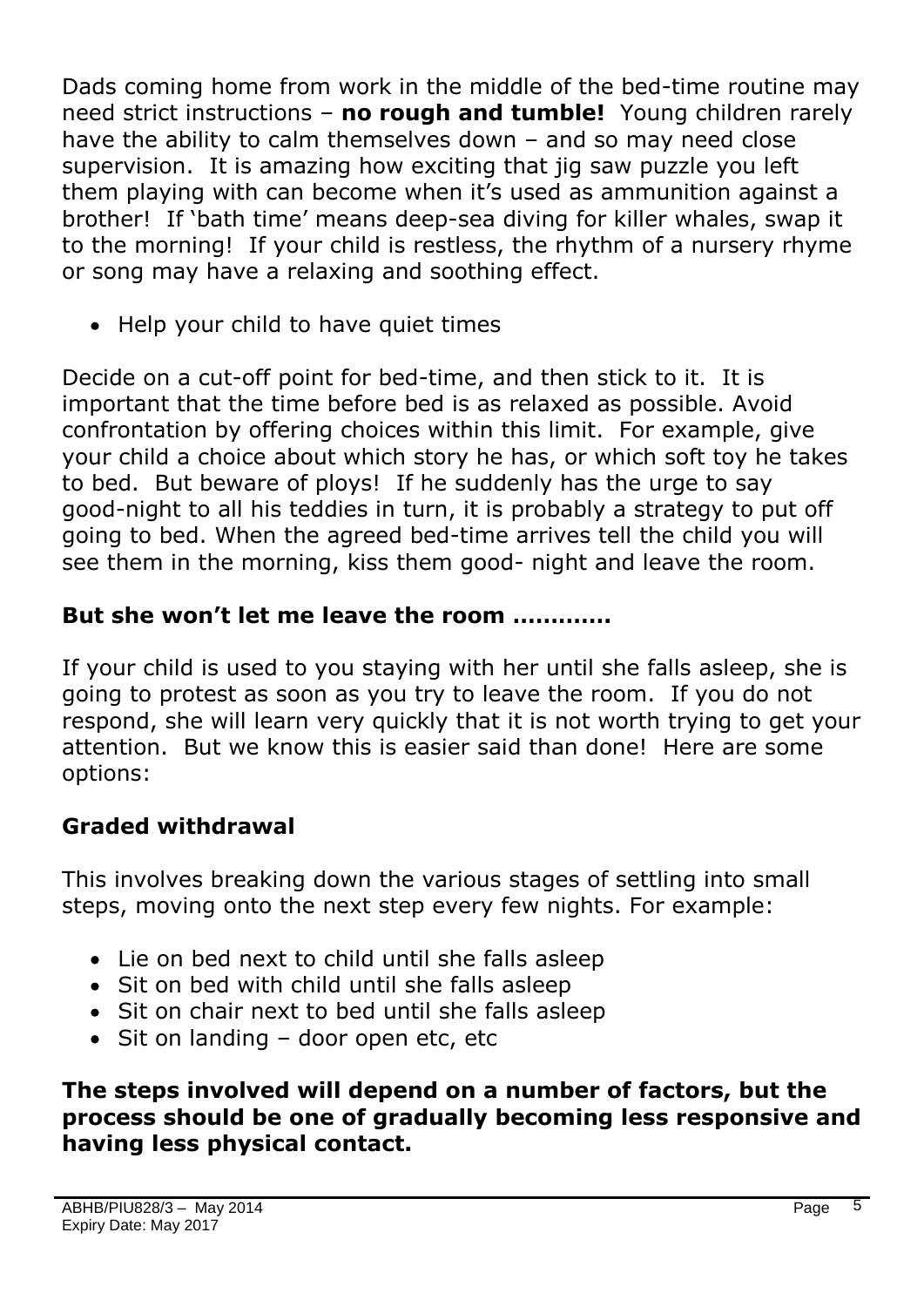# **Returning the child to bed**

Unless there is a note of urgency or panic, ignore all cries or calls. If she comes downstairs (and you are sure she is okay) take her back, without fuss, to the bedroom. Put her to bed in a matter of fact way, and say 'You must stay in bed. I have things to do. If you come out, I will take you right back'

This needs to be repeated consistently whenever the child gets up. Provide as little attention as possible (no smiles, chats, cuddles). You could use a chart to record the successes – make a big fuss the next day when your child does stay in bed on her own, regardless of how many times you have had to return her!

# **Some helpful hints**

- Do satisfy yourself that the child is safe, comfortable and warm
- Do establish a regular bed-time routine
- Do keep calm, and try to have a relaxed attitude
- $\bullet$  Do be consistent if you have a plan, stick to it for at least two weeks
- Do reward your child every time her or she gets it right use charts and incentives to begin with
- $\bullet$  Do think ahead e.g. get the new baby used to going to bed on her own when she is still awake
- Do be realistic about how much sleep your child needs
- $\bullet$  Do make a list of all the ploys your child uses  $-$  it will help to strengthen your resolve!
- Do build up useful skills during the day e.g. peek-boo to get babies used to the idea that when you go, you do come back!
- Do seek professional advice if you are concerned

# **What about during the night?**

For the child who cries for you during the night, or wants to come into your bed, **and you are satisfied it is out of habit rather than genuine need,** crying it out is the quickest way to solve the problem. However, not everyone feels comfortable with this option. Also, it should not be attempted if you think there is a chance you will give in, as this will only make matters worse.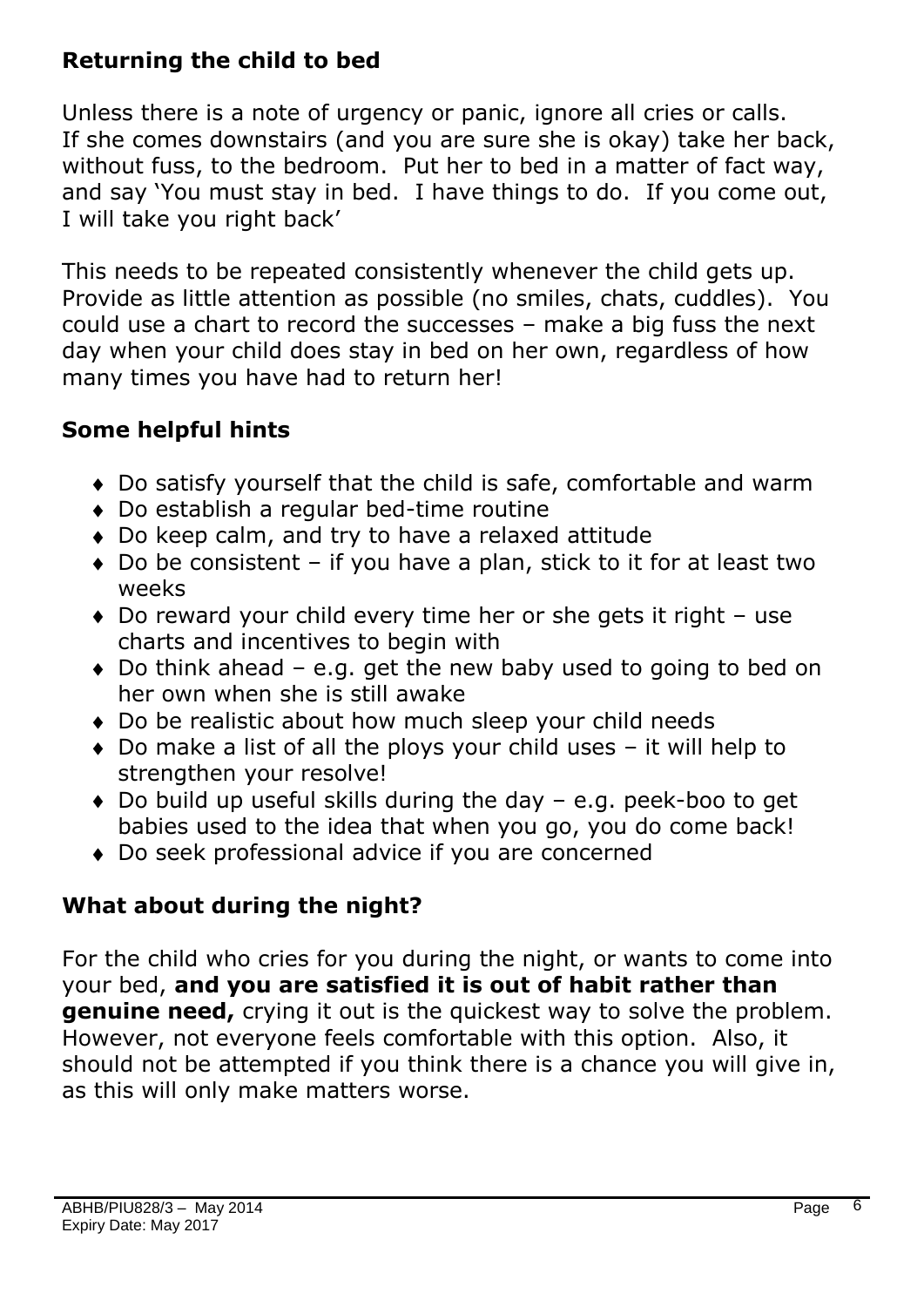There is a less drastic alternative:

- Deal with child quickly, before he has a chance to wake up properly, and get too distressed
- Give minimal attention! Give verbal assurance (e.g. 'its time to go to sleep, I'll see you in the morning') Touch the child briefly, perhaps a pat of reassurance, but no chats or cuddles!
- Be consistent, and avoid the temptation to feel or hold him
- Visit at ever increasing intervals (3,5,10, 15 minutes) to provide reassurance that he is not alone, and gradually build up to giving no response

Some parents find this very hard to do, and you may need to think of strategies to help you to cope! If you are unable to use this approach because you are concerned that your child will make himself unwell, or hurt himself, it is important that you seek further advice.

# **And**

- ◆ Don't feel that you are on your own sleep problems are extremely common
- Don't be afraid to be firm clear boundaries help children to feel more secure
- Don't try to wear kids out during the day they become over tired
- Don't lose your temper the calmer you are, the more relaxed your child will be
- Don't use punishment it only makes bed time more stressful for everyone
- Don't feel that you have failed bad habits often develop at times of stress or illness when there really was no alternative

# **Finally**

Your child only has a sleep problem if **you** see it that way. Do not feel pressurised because granny thinks it's a good idea to get it sorted, or next door's child is sleeping through the night. Lots of parents are quite happy with things as they are. Often parents only want to change one thing – for example, they don't mind children waking during the night if they settle well in the evening, or visa versa. There is no right or wrong way – this booklet only provides suggestions. Take from it what is useful for you, and your family's specific needs.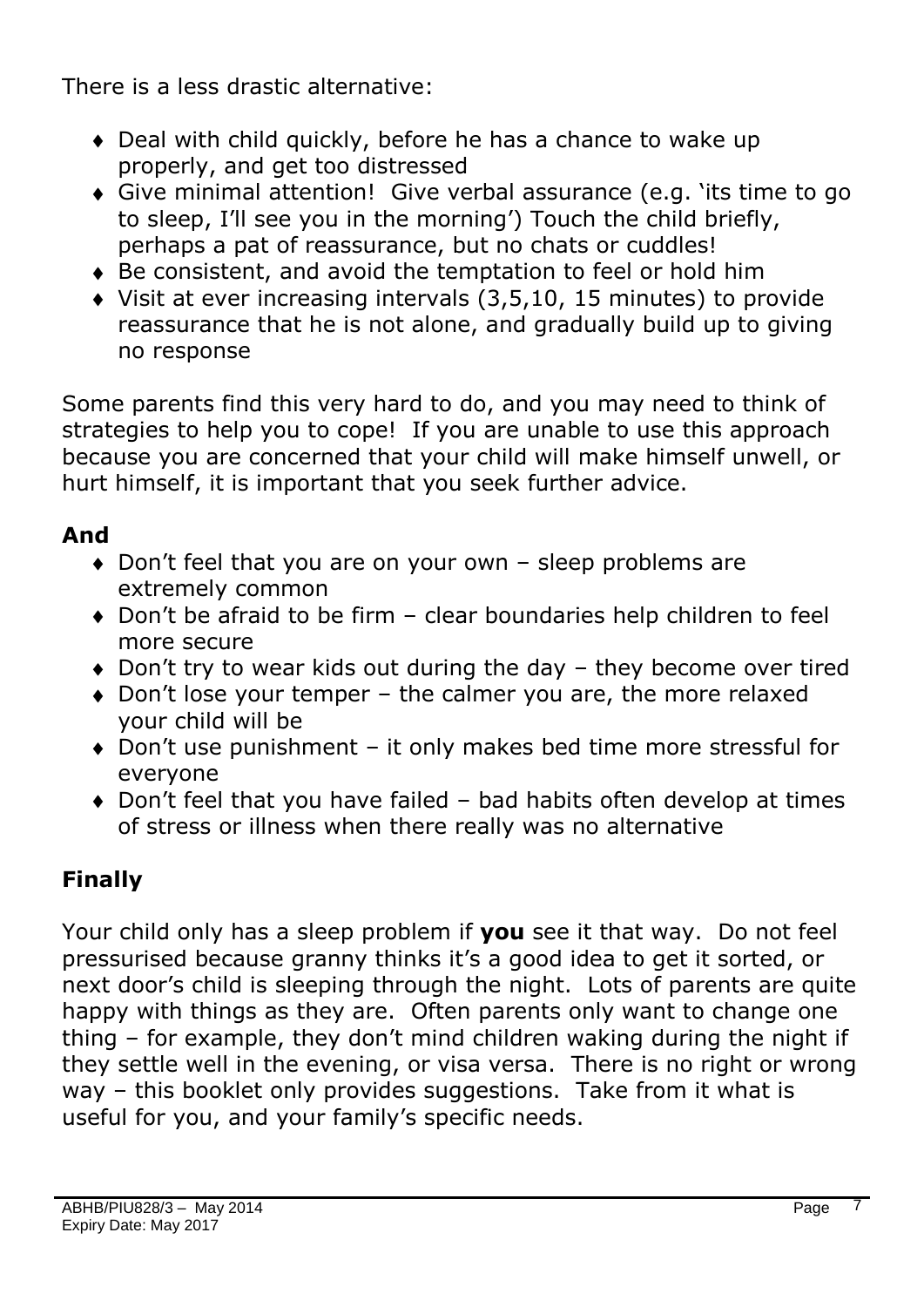**If you feel you need more support contact your General Practitioner or Health Visitor who can assess whether or not it is appropriate to make a referral to the Child and Family Psychology Service.** 

#### **Sample Diary**

#### **Monday**

| 10am    | $Nap - 1 hour$                                                 |
|---------|----------------------------------------------------------------|
| 15.30pm | Nap - 1 hour                                                   |
| 19.30pm | Bath, drink, story in bed                                      |
| 20.00pm | Light out                                                      |
| 20.30pm | Called out - told him to go back to bed, see in morning        |
| 20.40pm | Called out- ignored him                                        |
| 20.50pm | Started to cry - went in, tucked him in                        |
| 21.00pm | Asleep                                                         |
| 03.00pm | Woke-up crying, tucked him in, told him to go back to<br>sleep |
| 05.30pm | Woke up crying, as above                                       |
| 06.30am | Went in, awake but happy, took him downstairs                  |

# **Tuesday**

| 10.30am  | Nap-half hour                                    |
|----------|--------------------------------------------------|
| 15.00pm  | Nap -half hour                                   |
| 19.30pm  | Bath, drink, story in bed                        |
| 20.00pm  | Light out                                        |
| 20.30pm  | Called out - told him good night, see in morning |
| 20.40pm  | Asleep                                           |
| 0.4.00am | Woke up crying – told him to go back to sleep    |
| 6.30am   | Went in $-$ just waking up, took him downstairs. |